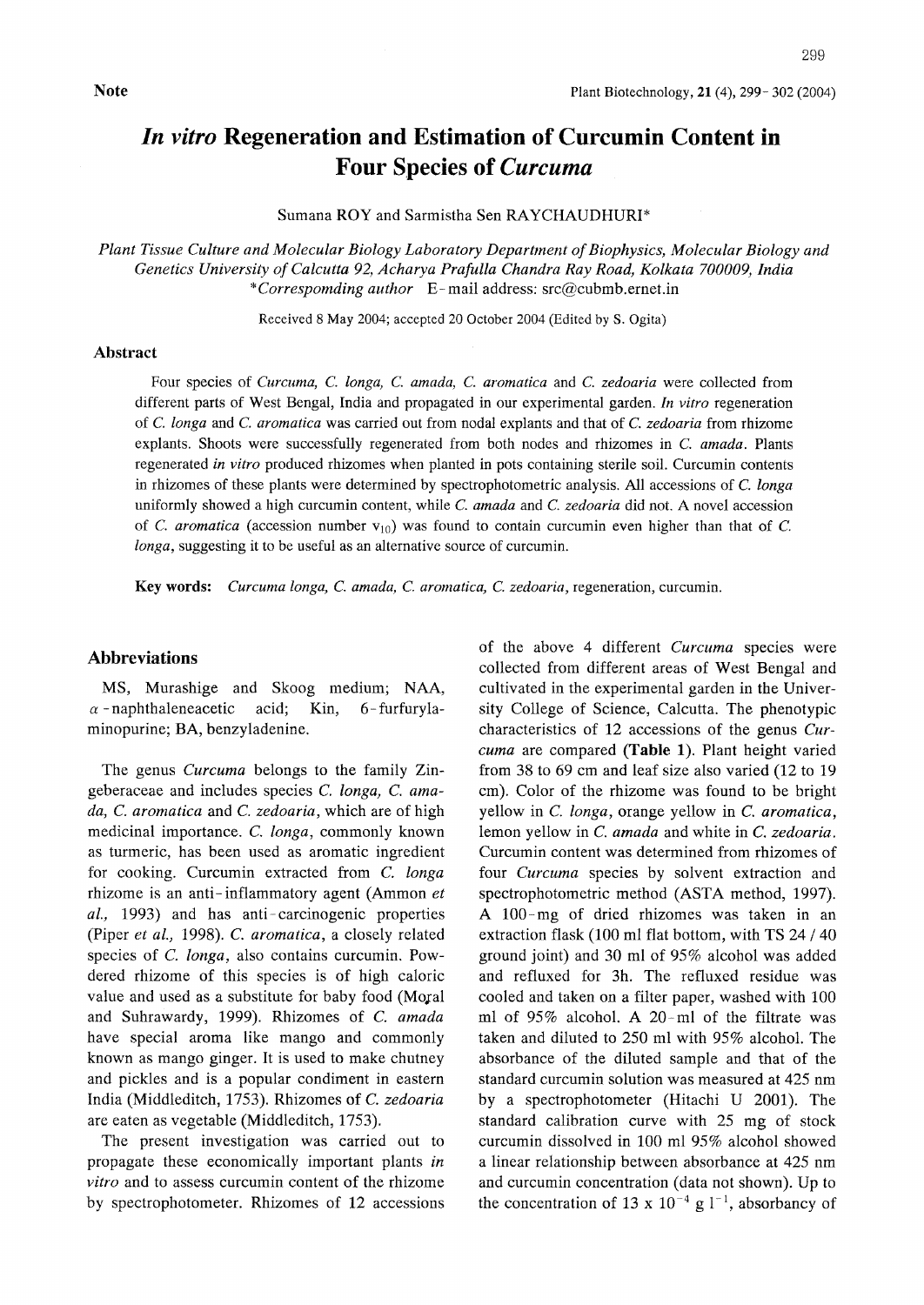| Species      | Accession<br>Number | Collection Site | Height of Plant<br>$\text{(cm)}$<br>(mean $\pm$ sd) | Size of leaf<br>(cm)<br>$(mean \pm sd)$ | Curcumin<br>$(mg/100$ mg<br>rhizome) | Color of rhizome |
|--------------|---------------------|-----------------|-----------------------------------------------------|-----------------------------------------|--------------------------------------|------------------|
| C. longa     | $V_1$               | Thekua          | $67.4 \pm 3.50$                                     | $19.2 \pm 1.48$                         | 4.6                                  | Yellow           |
| C. longa     | $V_{2}$             | N. 24 Pgs       | $67.0 \pm 3.39$                                     | $18.8 \pm 1.48$                         | 4.5                                  | Yellow           |
| C. longa     | $V_3$               | Malda           | $67.0 \pm 4.30$                                     | $18.0 \pm 1.22$                         | 4.4                                  | Yellow           |
| C. longa     | $V_4$               | Bongaon         | $65.6 \pm 4.03$                                     | $18.4 \pm 2.1$                          | 3.8                                  | Yellow           |
| C. longa     | V <sub>5</sub>      | Geyonkhali      | $65.4 \pm 4.15$                                     | $18.6 \pm 3.20$                         | 3.0                                  | Yellow           |
| C. longa     | $V_6$               | Patna           | $66.0 \pm 4.74$                                     | $18.0 \pm 2.54$                         | 4.4                                  | Yellow           |
| C. amada     | V <sub>7</sub>      | Thekua          | $66.4 \pm 4.16$                                     | $17.4 \pm 2.30$                         | Absent                               | Lemon yellow     |
| C. amada     | $V_8$               | Malda           | $69.2 \pm 3.11$                                     | $17.6 \pm 1.94$                         | Absent                               | Lemon yellow     |
| C. amada     | V9                  | Geyonkhali      | $69.4 \pm 2.88$                                     | $19.2 \pm 1.30$                         | Absent                               | Lemon yellow     |
| C. aromatica | $V_{10}$            | Malda           | $38.8 \pm 2.86$                                     | $11.8 \pm 1.30$                         | 5.0                                  | Orange yellow    |
| C. aromatica | $V_{11}$            | Bongaon         | $46.0 \pm 1.58$                                     | $12.4 \pm 1.14$                         | 0.03                                 | Orange yellow    |
| C. Zedoaria  | $V_{12}$            | Thekua          | $32.4 \pm 4.27$                                     | $21.0 \pm 3.39$                         | Absent                               | White            |

Table 1 Morphological properties and curcumin content in 12 accessions of 4 different species of *Curcuma* 

A



B



Fig. I Regeneration of C. Ionga. C. Ionga in MS media from nodal explant (A) and in liquid media (B).

curcumin solution follow Beer's law. Curcumin concentration of the samples was estimated using



Fig. 2 Number of shoots regenerated from rhizome explant. Number of shoots are shown in C. amada (shaded bar) and C. zedoaria (open bar) (mean  $\pm$  SE) at different treatment. The concentration and ratio of NAA  $(mgl^{-1})$  and kinetin (mgl<sup>-1</sup>) were  $4/3$  ( I ),  $4/4$  ( II ),  $4/5$  ( III ) and 5/3 (IV ), respectively.

the above standard calibration curve (Table 1).

Young nodes  $(2-3 \text{ cm})$  and fresh rhizomes  $(2-3 \text{ cm})$ cm) were used as explants. Explants were sterilized with  $0.1\%$  HgCl<sub>2</sub> solution for 25 to 27 min with vigorous shaking and then washed in sterile distilled water five to six times in a laminar air flow bench and inoculated in MS media (Murashige and Skoog, 1962) with different concentrations of auxins and cytokinins. The pH of the media was adjusted to 5. 6-5.8, solidified with 0.9% agar and autoclaved for 20 min at 14.062 x  $10^3$  Kg/m<sup>2</sup> (20 Ibs/Sq inch) pressure. Slices of young rhizomes and nodes were kept horizontally in culture tubes containing 20 ml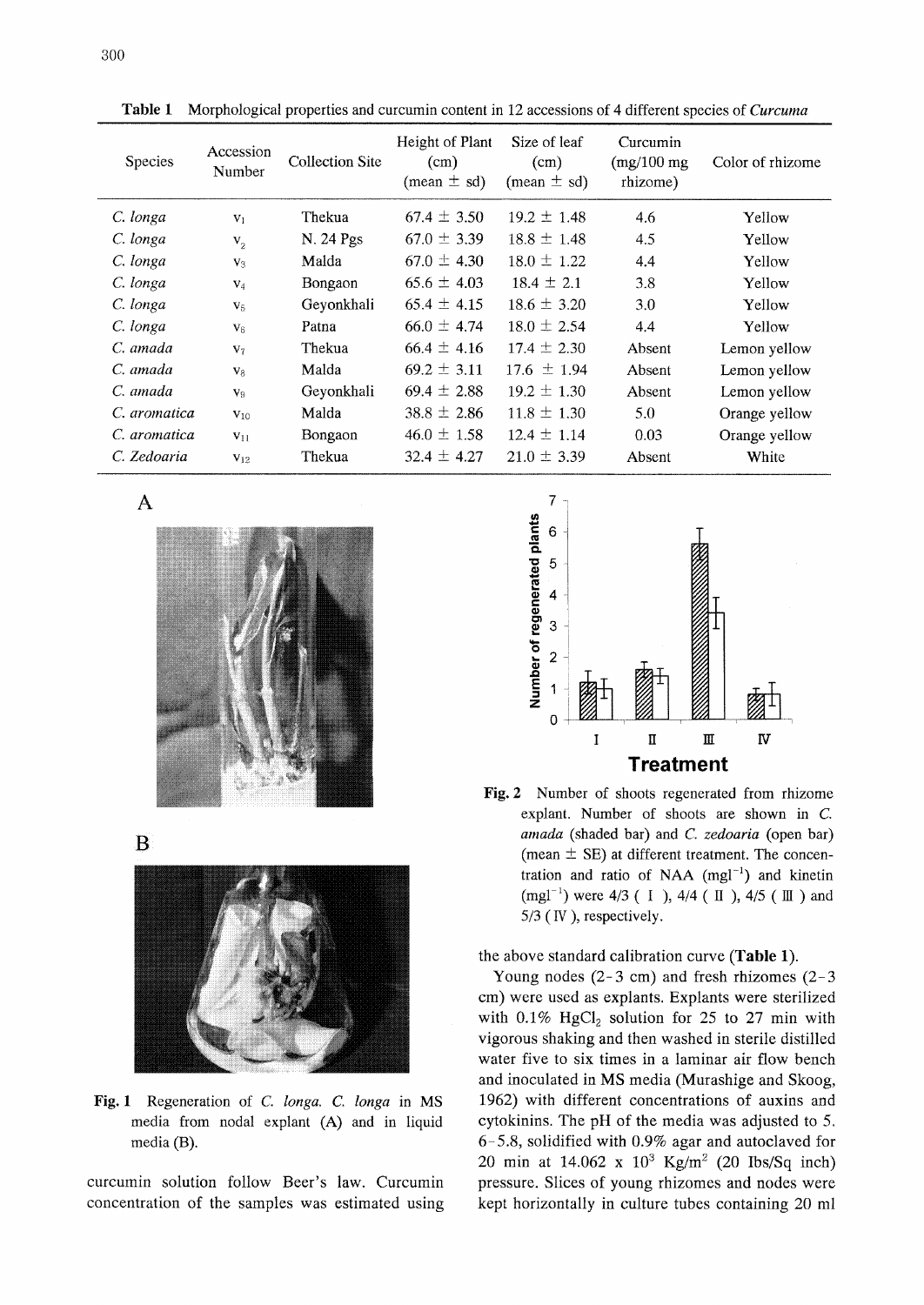| Concentration of      |                        | No. of shoots in       |                        |
|-----------------------|------------------------|------------------------|------------------------|
| NAA/Kin $(mg l^{-1})$ | C. longa               | C. amada               | C. aromatica           |
| 4/5                   | $6.3^{\circ} \pm 0.83$ | $4.0^{\circ} \pm 0.44$ | $4.2^{\circ} \pm 0.19$ |
| 4/4                   | $1.4^{\rm b} \pm 0.24$ | $1.6^{\circ} \pm 0.24$ | $1.6^{\circ} \pm 0.24$ |
| 4/3                   | $1.2^b \pm 0.37$       | $1.2^b \pm 0.19$       | $1.2^{\circ} \pm 0.37$ |
| 5/3                   | $0.8^{\rm b} \pm 0.37$ | $0.8^b \pm 0.19$       | $1.6^{\circ} \pm 0.24$ |

Table 2 Comparison of shoot regeneration of C. longa, C. amada and C. aromatica from nodes in MS-media containing NAA and kinetin

Duncan's multiple range test was performed to compare the mean number of shoot tips regenerated from nodes and rhizomes with different treatments of plant growth regulators (Gomez and Gomez, 1984). When every possible pair of treatment means is compared to identify pairs of treatments that are significantly different, one can apply DMRT. The procedure is explained as follows: Step I: All treatment means are ranked in decreasing order. Step II: Difference between ith and jth treatment means computed. StepIII: Standard error of mean difference sd is calculated. StepIV: The shortest significant ranges for  $(t-1)$  values which is R<sub>p</sub>=  $(r_p)$  (sd)  $\sqrt{2}$ , p=2, 3...t is calculated ( $p=2$  means two mean values with consecutive rankings and  $p=t$  for the highest and lowest means)

 $r_{\rm p}$  = tabular values of significant studentized ranges at p at 5% level of significance (P  $\geq$  0.5).

Step V: All treatment means that do not differ significantly from each other are identified and grouped together.

The difference between largest treatment mean and largest  $R<sub>p</sub>$  value is determined in all treatment values which are less than the computed difference are declared as significantly different from the largest treatment mean. Next the range for the remaining treatment means were computed and compared the range with  $R_p$  value at  $R_p = m$ , where m <sup>=</sup> the number of treatments in the group.

Alphabets (a, b) were used for groupings not significantly different. When treatments are not arranged according to ranks, same groups are given common alphabets (which may be overlapping for treatment results).

media (stab). The cultures were maintained at 22 25'C and at 55 to 60% relative humidity under Philips fluorescent day light tubes emitting  $32 \times 10^8$ moles  $s^{-1}m^{-2}$  for 16/8 h light/dark period. Different concentrations of NAA (0.5, 1.0, 2.0, 3.0, 4.0, 5.0, 6.0 mg  $1^{-1}$ ) and kinetin (Kin) (0.5, 1.0, 2.0, 3.0, 4.0, 5.0, 6.0 mg  $1^{-1}$ ) were added to MS media for plant regeneration from young nodes (Fig. IA) and rhizomes. The same hormone concentrations were maintained for two subcultures each of 30 days duration. Plantlets multiplied in solid media and were transferred aseptically to liquid MS medium with the same hormone combination for root initiation on filter paper bridge (Fig. IB). After two weeks, they were transferred to sterilized soil and maintained in a culture room with occasional exposure to the external environment and finally transferred to pots containing garden soil. Each experiment was repeated three times.

Among the combinations tested, only 4 combinations were found to give reproducible results and the best result was obtained with 4 mg  $1^{-1}$  NAA and  $5 \text{ mg } 1^{-1}$  Kin in C. longa (5-7 shoots/node) and C. aromatica  $(4-5$  shoots/node) using nodes as explants (Table 2). Rhizome explants of C. Ionga, and C. aromatica produced only small buds whereas  $C$ . amada produced maximum $3-4$  shoots/node (Table 2) and  $5-6$  shoots/rhizome (Fig. 2) in MS

media with 4 mg  $l^{-1}$  NAA and 5 mg  $l^{-1}$  Kin. In C. zedoaria, maximum (3-5) shoots were regenerated (Fig. 2) from rhizome and microrhizome induction was also observed in the best combination.

Mrudul et al. (2001) observed in vitro microrhizome production in C. Ionga from sprouted buds of small rhizome portions. According to these authors, BA had an inhibitory effect on microrhizome production. On the other hand, Meenakshi et al. (2001) found little success in in yitro shoot production in C. Ionga, while direct regeneration of shoots from immature inflorescence of C. Ionga was observed (Neeta et al., 2000). Microrhizome was obtained in vitro from shoot meristem of C, zedoaria in MS media with BA (Mello et al., 2000). Nayak (2000) reported shoot multiplication and plant regeneration from sprouted buds of C. aromatica. In the present investigation, node explant of C. longa and C. aromatica regenerated to produce shoots, and shoot regeneration was most successful from rhizome explant in C. zedoaria. In C, amada both nodes and rhizomes produced shoots in vitro. In the present investigation, the range of curcumin content in C. longa varied from  $3.0-4.4\%$ . The other two species (C. amada and C, zedoaria) do not contain curcumin but have a range of other compounds with medicinal value (Middleditch, 1753). It was found that a variety of C. aromatica